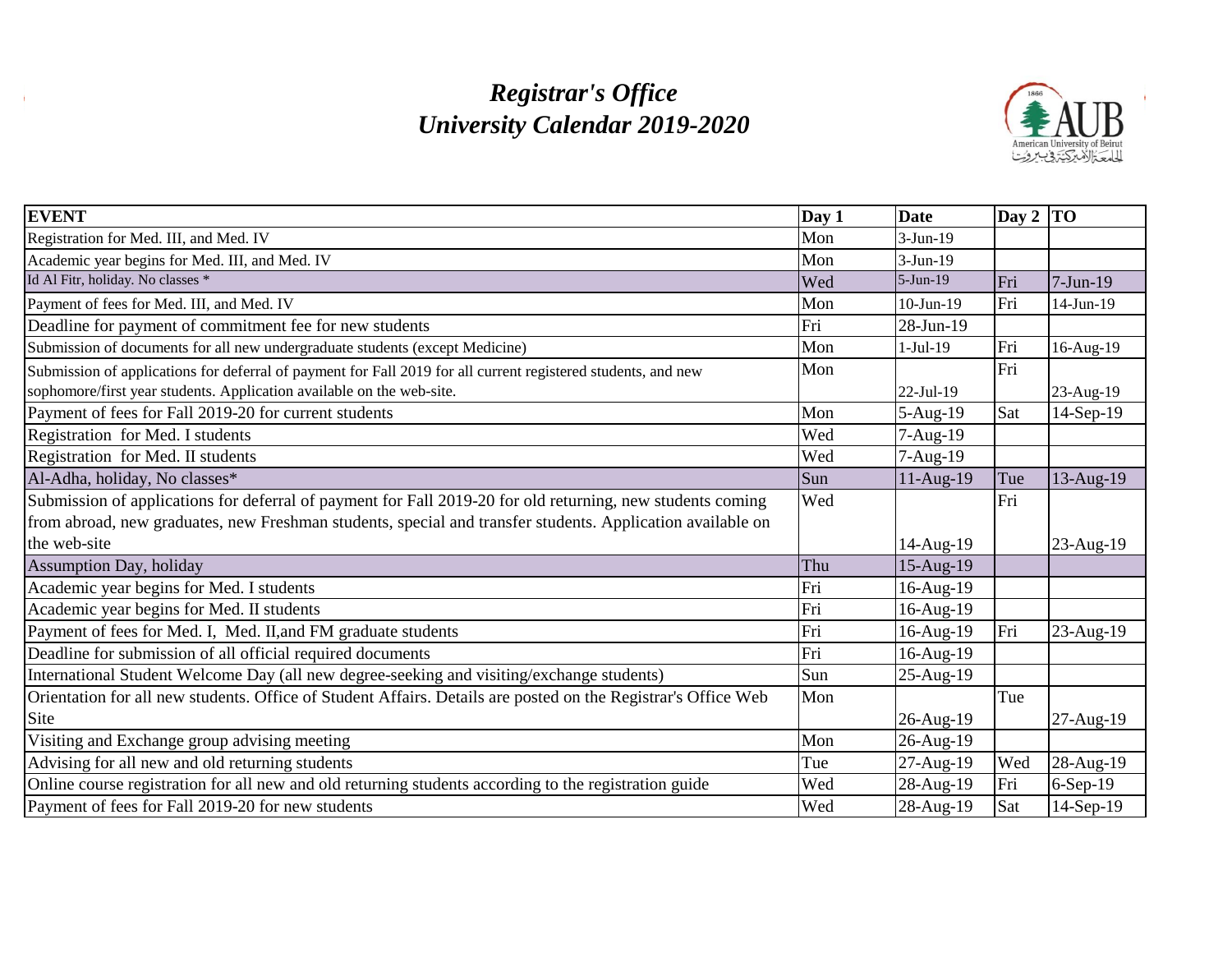### *FALL Term 2019-20*

| <b>EVENT</b>                                                                                               | Day 1 | <b>Date</b> | Day $2$ TO |             |
|------------------------------------------------------------------------------------------------------------|-------|-------------|------------|-------------|
| Fall 2019-20 begins for all Faculties except the MD program                                                | Thu   | 29-Aug-19   |            |             |
| Change of schedule for Fall 2019-20 (Drop & Add)                                                           | Fri   | 30-Aug-19   | Fri        | $6-Sep-19$  |
| Hijra New Year, holiday. No classes*                                                                       | Sun   | $1-Sep-19$  |            |             |
| <b>Opening Ceremony</b>                                                                                    | Mon   | $2-Sep-19$  |            |             |
| Ashoura, holiday. No classes*                                                                              | Tue   | $10-Sep-19$ |            |             |
| Late payment of fees for all students                                                                      | Mon   | 16-Sep-19   | Sat        | $21-Sep-19$ |
| Cancel registration for all students who did not settle their fees                                         | Wed   | 25-Sep-19   |            |             |
| Set financial holds for all students who did not settle their financial account (Comptroller's Office)     | Fri   | 27-Sep-19   |            |             |
| Deadline for submitting NSSF declaration for the academic year 2019-20                                     | Fri   | 27-Sep-19   |            |             |
| Spring 2019-20 advising for continuing students                                                            | Mon   | $4-Nov-19$  | Wed        | $6-Nov-19$  |
| Spring 2019-20 online course registration for continuing students                                          | Thu   | $7-Nov-19$  | Fri        | $10-Jan-20$ |
| Prophet's Birthday, holiday. No classes*                                                                   | Sun   | 10-Nov-19   |            |             |
| Advising and Registration for Winter Session 2020                                                          | Tue   | 12-Nov-19   |            |             |
| Inter-Faculty on line transfer applications for the Spring 2019-20                                         | Tue   | 12-Nov-19   | Fri        | 20-Dec-19   |
| Payment of Fees for the Winter Session 2020                                                                | Mon   | 18-Nov-19   | Sat        | 23-Nov-19   |
| Last day for withdrawal from courses for Fall 2019-20                                                      | Thu   | 21-Nov-19   |            |             |
| Independence Day, holiday. No Classes                                                                      | Fri   | 22-Nov-19   |            |             |
| Founders Day. Classes will be held                                                                         | Mon   | $2-Dec-19$  |            |             |
| Last day of classes for the Fall 2019-20                                                                   | Tue   | 3-Dec-19    |            |             |
| Reading Period for the Fall 2019-20**                                                                      | Wed   | $4$ -Dec-19 | Sat        | 7-Dec-19    |
| Submission of applications for deferral of payment for Spring 2019-20 for all current registered students. | Mon   |             | Tue        |             |
| Application available on the web-site.                                                                     |       | 9-Dec-19    |            | $21-Jan-20$ |
| Fall 2019-20 Final Examinations                                                                            | Mon   | 9-Dec-19    | Thu        | 19-Dec-19   |
| Fall 2019-20 ends for all Faculties except the MD program                                                  | Thu   | 19-Dec-19   |            |             |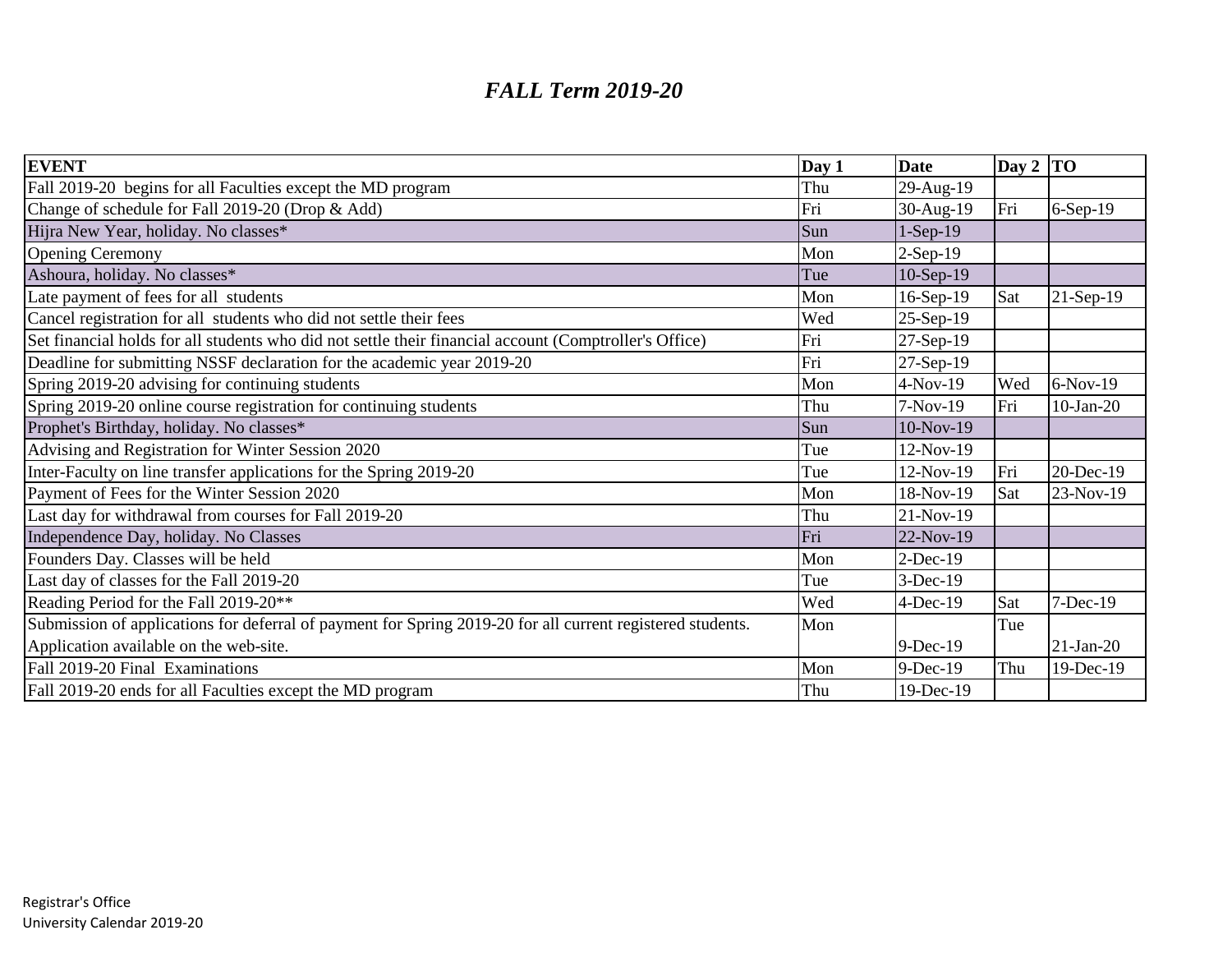## *WINTER Session 2020*

| <b>EVENT</b>                                                                                               | Day 1 | <b>Date</b>  | $\log 2 \sqrt{TO}$ |              |
|------------------------------------------------------------------------------------------------------------|-------|--------------|--------------------|--------------|
| Winter Session 2020 begins                                                                                 | Fri   | 20-Dec-19    |                    |              |
| Drop and Add for Winter Session 2020                                                                       | Fri   | 20-Dec-19    |                    |              |
| Christmas and New Year vacation                                                                            | Tue   | $24-Dec-19$  | Wed                | $1-Jan-20$   |
| Payment of fees for continuing students for the Spring 2019-20                                             | Fri   | $3-Jan-20$   | Sat                | 8-Feb-20     |
| Armenian Christmas, holiday. No Classes                                                                    | Mon   | $6$ -Jan-20  |                    |              |
| Submission of applications for deferral of payment for Spring 2019-20 for new & old returning. Application | Wed   |              | Tue                |              |
| available on the web-site.                                                                                 |       | 8-Jan-20     |                    | $21-Jan-20$  |
| Submission of official documents for all new students for Spring 2019-20                                   | Wed   | 8-Jan-20     | Wed                | $15$ -Jan-20 |
| Deadline for withdrawal from the Winter Session 2020                                                       | Mon   | $13-Jan-20$  |                    |              |
| Inter-Faculty on line transfer applications for Fall 2020-21                                               | Mon   | $13-Jan-20$  | Fri                | $10-Apr-20$  |
| International Student Welcome Day (all new degree-seeking and visiting/exchange students)                  | Tue   | $14$ -Jan-20 |                    |              |
| New students orientation. Office of Student Affairs                                                        | Wed   | $15$ -Jan-20 | Fri                | $17-Jan-20$  |
| Visiting and Exchange Group Advising Meeting                                                               | Thu   | $15$ -Jan-20 |                    |              |
| Spring advising & online course registration for all new students                                          | Thu   | $16$ -Jan-20 | Tue                | $21-Jan-20$  |
| Winter Session 2020 Final examinations                                                                     | Mon   | 20-Jan-20    |                    |              |
| Payment of fees for new students                                                                           | Tue   | $21$ -Jan-20 | Sat                | 8-Feb-20     |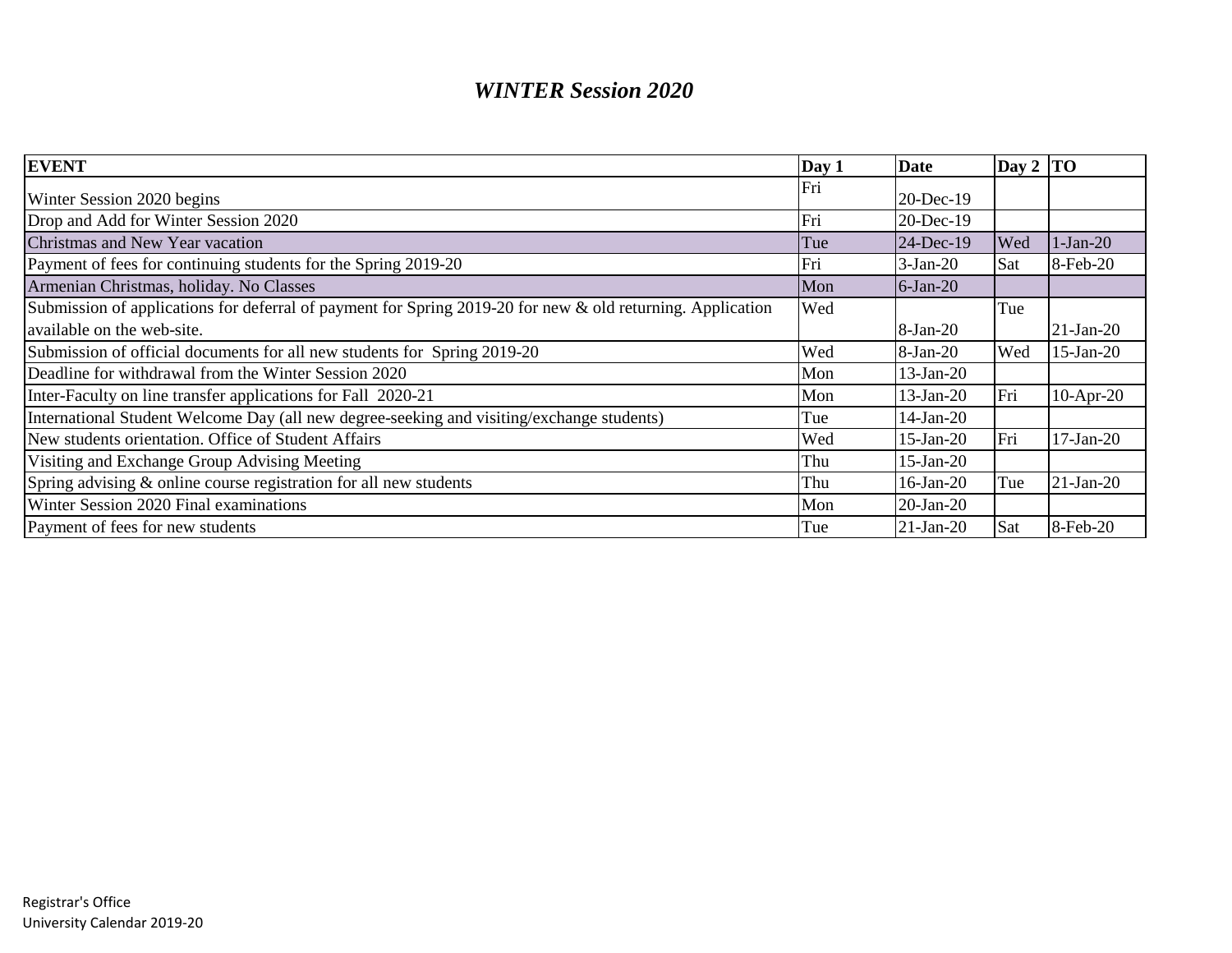## *SPRING Term 2019-20*

| <b>EVENT</b>                                                              | Day 1 | <b>Date</b>  | Day $2$ TO |              |
|---------------------------------------------------------------------------|-------|--------------|------------|--------------|
| Spring 2019-20 begins for all Faculties except MD program                 | Wed   | $22-Jan-20$  |            |              |
| Change of schedule for Spring 2019-20                                     | Thu   | $23-Jan-20$  | Fri        | $31-Jan-20$  |
| St. Maroun's Day, holiday                                                 | Sun   | $9$ -Feb-20  |            |              |
| Late payment for all students for Spring 2019-20                          | Mon   | 10-Feb-20    | Sat        | 15-Feb-20    |
| Deadline for submitting NSSF Declaration for the Spring 2019-20           | Fri   | 21-Feb-20    |            |              |
| Annunciation Day, holiday. No classes                                     | Wed   | 25-Mar-20    |            |              |
| Advising for continuing students for the Summer 2019-20, and Fall 2020-21 | Mon   | 30-Mar-20    | Fri        | $3-Apr-20$   |
| Online registration for continuing students for the Summer 2020           | Mon   | $6-Apr-20$   | Thu        | 9-Apr-20     |
| Last day for withdrawal from courses for the Spring 2019-20               | Thu   | $9-Apr-20$   |            |              |
| Latin Easter vacation, holiday. No classes                                | Fri   | 10-Apr-20    | Mon        | 13-Apr-20    |
| Greek Orthodox Easter vacation, holiday. No classes                       | Fri   | $17-Apr-20$  | Mon        | 20-Apr-20    |
| Fall 2020-21 online course registration for continuing students           | Wed   | 22-Apr-20    | Fri        | 14-Aug-20    |
| Academic year ends for Med. II                                            | Thu   | 30-Apr-20    |            |              |
| Labor Day. No classes                                                     | Fri   | $1-May-20$   |            |              |
| Classes end for Spring 2019-20 for all Faculties except the MD program    | Sat   | $2-May-20$   |            |              |
| Reading Period for Spring 2019-20**                                       | Sun   | $3-May-20$   | Wed        | $6$ -May-20  |
| End of Clinical Clerkships for Med. IV                                    | Sun   | $3-May-20$   |            |              |
| Spring 2019-20 Final Examinations                                         | Thu   | $7-May-20$   | Mon        | $18-May-20$  |
| Deadline of Submission of official documents for Summer 2019-20           | Mon   | $11-May-20$  |            |              |
| End of Clinical Clerkships for Med. III                                   | Sun   | $17-May-20$  |            |              |
| Advising & registration for all new students for Summer 2019-20           | Mon   | 18-May-20    | Fri        | $22-May-20$  |
| Spring 2019-20 ends for all Faculties except MD program                   | Mon   | 18-May-20    |            |              |
| Payment of fees for the Summer 2019-20 for all students                   | Tue   | $19-May-20$  | Sat        | $13$ -Jun-20 |
| Academic year ends for Med. III and Med. IV                               | Sat   | 23-May-20    |            |              |
| Id Al Fitr, holiday. No classes*                                          | Sun   | $24$ -May-20 | Tue        | 26-May-20    |